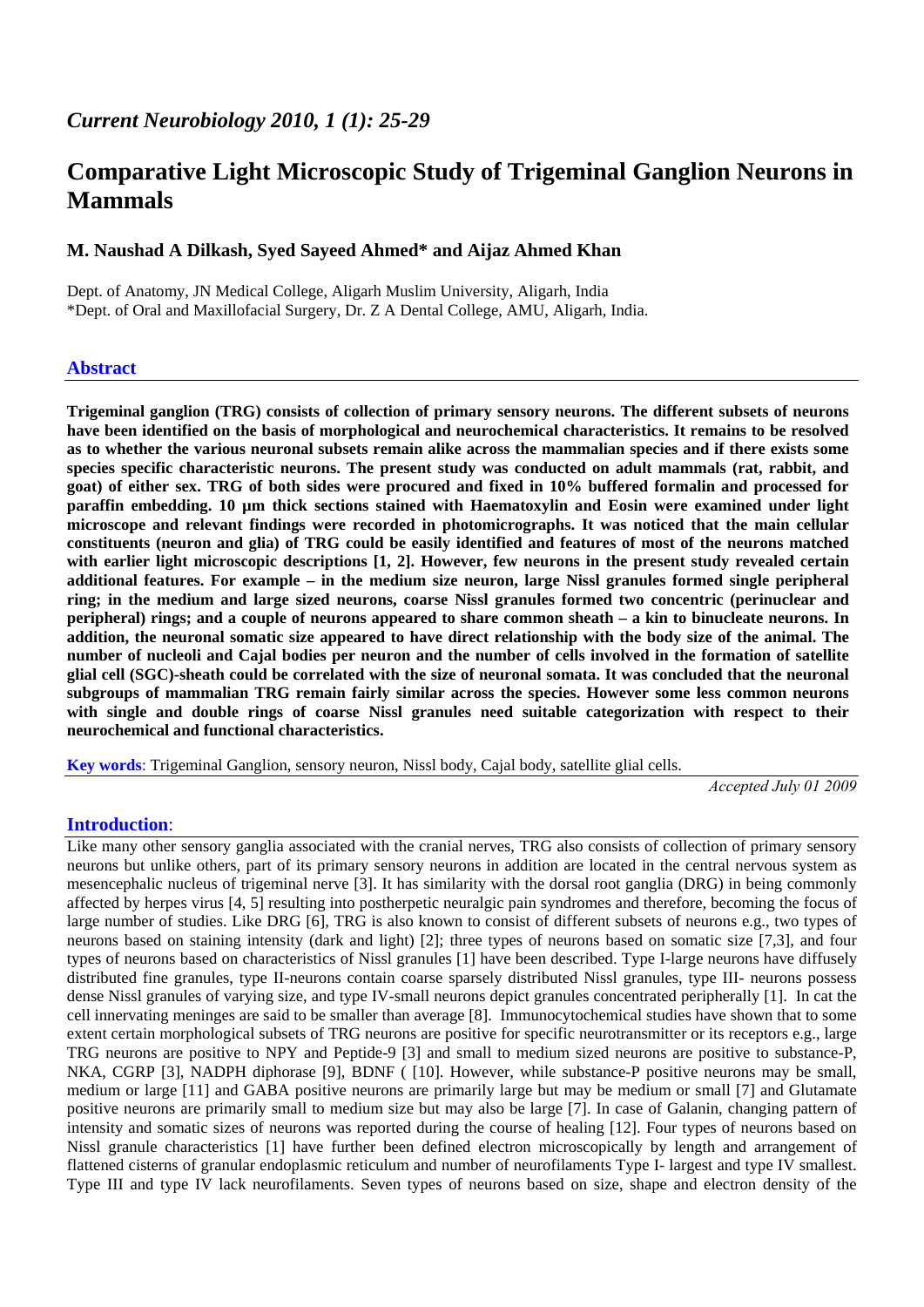neuronal somata have been described [13]. It still remains to be resolved as to what extent the light microscopic features of TRG neuronal heterogeneity (existence of subsets) are maintained across the mammalian species and if there exists some species specific characteristic features of neurons in TRG.

# **Material and Methods**

In the present study TRG from both sides of 5 adult healthy animals of either sex (rat, rabbit, and goat) were included. Those from rat and rabbits were procured by euthanising the animals with over dose of general anaesthesia, followed by fixation with intracardiac perfusion of 10% buffered formalin. TRG from goat were collected from slaughter house within 15 to 20 minutes of sacrifice of the animals and was immersion fixed in 10% buffered formalin. TRG from each animal were processed separately for paraffin embedding. 10 µm-thick sections cut with the rotary microtome and stained with Haematoxylin and Eosin were observed under light microscope. Salient findings were recorded in photomicrographs taken at final magnification of X400 and X1000 (Olympus BX40).

# **Observations**

The TRG contained two main types of cells namely neurons and glia. Neurons were larger and more prominent and less numerous while glia cells were smaller in size, more numerous and surround each neuron. Clusters of neurons were interspersed among nerve fascicles (Fig. 1 and Fig. 2). In cross sections, the nerve cell clusters appeared to assume different size and shapes. Almost all nerve cell bodies were circular to oval in outline and revealed a wide range of size variation both in an individual and across the species. The neuronal somatic sizes in rat, rabbit and goat ranged from 12 to 30 µm, 15 to 75 µm and 25 to 120 µm respectively. Each nest of neurons possessed cells of different sizes and there appeared to be no specific pattern in their manner of arrangement. In all animals, most of the neurons were lightly stained with some small and medium sized neuron took dark staining. Neuronal cell was characterized by large centrally placed



*Figure 1. Rat TRG: Cluster of neurons along with SGCs among fascicles of nerve fibres (Nf). Note typical neuron with single nucleolus and three Cajal bodies (1); single nucleolus, three Cajal bodies and Nissl granules in two concentric rings (2); medium sized neuron with double nucleoli (3). H & E; X 400.* 



*Figure 2. Rabbit TRG: Neurons of different size interspersed among nerve fascicles (Nf) which is permeated by capillaries (C). Large Nissl granules forming prominent*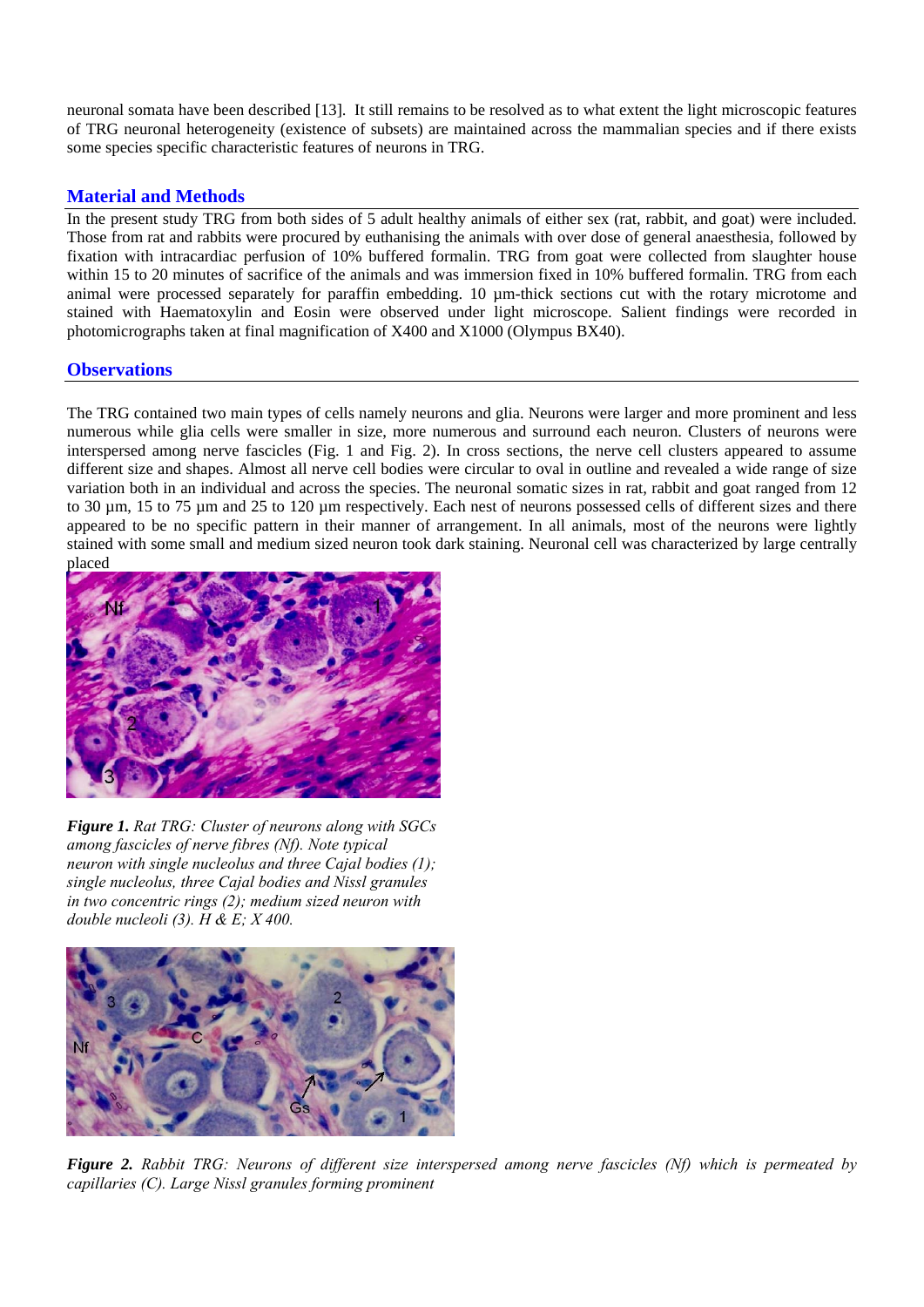#### *peripheral ring (↑), neurons 1, 2, and 3 have Cajal bodies. Also note the marked perinucleolar halo in neuron -2; and satellite glial cells (Gs) forming sheath. H & E X400.*

euchromatic, vesicular nucleus and prominent nucleolus. The number of nucleoli per neuron ranged from 1-3 (Fig. 1). In addition some neurons depicted variable number (1-5) of Cajal bodies of varied size, staining intensity and arrangement with respect to the nucleolus (Figs. 1, 2, 4) and are believed to reflect a distinct transcription-dependent organization of nucleolus splicing machinery of TRG neurons [17]. Occasionally, a perinucleolar halo could also be visualized (Fig. 2, neuron-2). The perikaryon was filled with Nissl substance which assumed different appearance in terms of its overall amount, distribution pattern, size of granules, and intergranular space. Features of most of the TRG neurons matched with light microscopic features mentioned in the literature [1, 2]. However, few neurons in the present study revealed certain additional interesting features. For example – in the medium sized neuron, large Nissl granules formed single peripheral ring while fine granules occupied rest of the soma (Fig. 2), and medium and large sized neurons, coarse Nissl granules were arranged in the form of two concentric (perinuclear and peripheral) rings (Fig. 1). Normally, each neuron was surrounded by SGCs which actually formed a sheath and thus each individual neuron along with its SGCs could be identified as isolated units. But sometimes two medium sized or small neurons were placed so closely that part of SGCsheath between adjacent neurons remained invisible even at higher magnification and it appeared that both neurons shared a common sheath (Fig. 3) or else represented a case of binucleated sensory neuron. As seen in the cross section, the number of SGCs involved in the formation of perineuronal sheath varied with the size of neuronal cell body ranging from just 3 around small neuron to 25 around large neurons. In other words, number of glial cells taking part in the formation of SGC-sheath seems lower in rats as compared to rabbit and goat. The cytoplasm of SGC was revealed only occasionally (Fig. 4).



*Fig. 3. Rabbit TRG: Three neurons with their SGC-sheaths. Two neurons within common sheath (small arrows). No trace of connective tissue between two neurons (vertical long and thick arrow) thus giving appearance of a binucleate neuron. H & E; X 1000.* 



*Fig. 4. Goat TRG: Large oval neuron. Uniformly distributed Nissl granules, Single prominent nucleolus and five Cajal bodies (Cb). Perineuronal glial cell sheath (Gs) can easily be identified. H & E; X 400.*  **Discussion**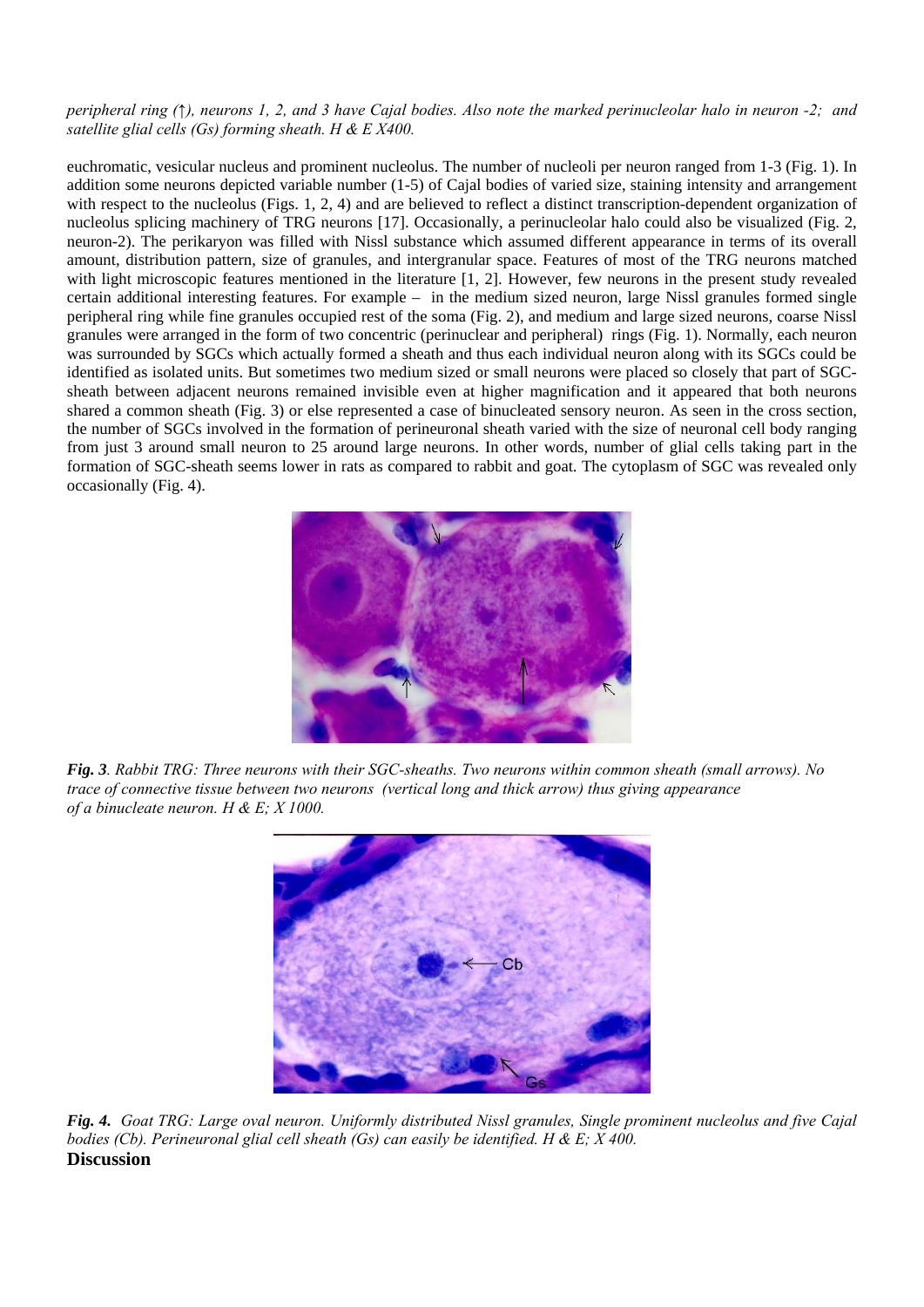Sensory neurons in TRG are structurally, functionally and neurochemically heterogeneous [1,2,3,7,9,10,11,12,13]. In the present study only light microscopic morphological criteria have been taken for identification of different subsets of TRG neurons. The features of almost all TRG neurons fell within one or the other e.g., dark and light [2]; type I, II, III and IV [1]. However, few neurons revealed features which did not match with those described previously (Fig 1, 2 and 3). Neuron -2 in figure 1 is large and possesses double rings of coarse Nissl granules-and hence different from those describe earlier. The neuron in fig. 2 with single ring of coarse Nissl granule is akin to type IV neuron [1] but here it is of medium size neuron rather than small size. Thus these neurons present certain atypical features analogous to those described recently in the cervical DRG neurons of rabbit [15]. How these minor features can be related with some known characteristics of certain subsets of neurons in health and disease remains to be resolved.

In one study [7] it was noticed that around 20-24 % of TRG neurons were GABA positive while 64-66% were glutamate positive and was speculatively concluded that these amino acids act not only as neurotransmitter but also act as neuromodulators of sensory information. In other study [3] it was noticed that neurons showing immunoreactivity with glutamate, substance P, neurokinin, CGRP, CCK and SOM had small and medium sized somata, while those with NPY, and Peptide-19 had large sized somata, but nitric oxide synthase and paralbumin immunoreactive cells fell within all somata sizes. Thus, because of only partial correlation between somatic size and neurochemical characteristics, in the present study it will not be appropriate to comment on the neurochemical nature of these atypical neurons. Differential susceptibility of TRG neurons to herpes virus [16] and their subsequent atrophy or apoptosis [17 and demyelination of nerve fibres may be the morphological basis for the development of trigeminal neuralgia [18].

Santiago Ramón y Cajal described a new organelle in the nuclei of vertebrate neurons. When viewed with the electron microscope, these subnuclear 'organelles' appear to consist of a tangle of coiled threads and were hence also referred to as coiled bodies. Small Cajal body-specific RNAs (scaRNAs) are a class of [small nucleolar RNAs](http://en.wikipedia.org/wiki/Small_nuclear_RNA) (snoRNAs) which specifically localise to the [Cajal body,](http://en.wikipedia.org/wiki/Cajal_body) a [nuclear](http://en.wikipedia.org/wiki/Cell_nucleus) [organelle](http://en.wikipedia.org/wiki/Organelle) involved in the biogenesis of [small nuclear ribonucleoproteins](http://en.wikipedia.org/wiki/SnRNP) (snRNPs) [19, 20]. In the present study these bodies are commonly noticed in large neurons of all species. Their number appears to be directly related to the size of neuronal somata e.g., their number is commonly 2-3 in rat and rabbit and may be 5-6 in case of goat (Fig. 4). Recent studies indicate that the Cajal body has numerous roles in the assembly and/or modification of the nuclear-transcription and RNA-processing machinery [21].

Neurons of TRG are anatomically isolated from one another and are not synaptically interconnected. And as such they are classically thought to function as independent sensory communication elements. In the present study a couple of neurons appear to share a common sheath formed by SGCs (Fig. 3). And the interneuronal sheath element though not visible cannot be ruled out with certainty and significance of such intimate association between certain neurons remains unclear. On one hand absence of interneuronal sheath element makes its appearance akin to a binucleate neuron, similar to one shown recently in DRG [15]. In DRG most neurons are transiently depolarized when axons of neighboring neurons of the same ganglion are stimulated repeatedly [22]. Such cross-depolarization contributes to mutual crossexcitation. Thus it appears that such type of intimate association (Fig. 3) may provide a suitable morphological substrate for the intraganglionic communication [22,23]. Although much less is known about SGCs in sensory ganglia, it appears that these cells share many characteristics with their central counterparts. Like Schwann cells, SGCs cytoplasm contains peroxisomes which may influence oxygen levels in the vicinity of' perikarya [24], and in adult TRG responds by proliferation to the mitogenic protein from explanted sensory neuron [25]. In the present study the SGCs number seems to positively correlate with the size of neuronal cell somata and this is in agreement with the finding in other species showing the volume of SGC-sheath to be directly proportional to both the volume and surface area of the related neuronal cell body [26].

### **Conclusion**

Basic neuronal subtypes in TRG are similar across the species*.* Neurons with single or double rings of coarse Nissl granules require suitable categorization with respect to their neurochemical and functional characteristics.

### **Acknowledgements**

We acknowledge the co-operation of technical and other supporting staff, Department of Anatomy, JN Medical College, Aligarh Muslim University, Aligarh.

#### **References**

1. Sugiura Y, Kitoh J, and Sakai H: A comparative ultrastructural study of the trigeminal ganglion in the rat and chicken. J Morphol.1983; 175: 101-113.